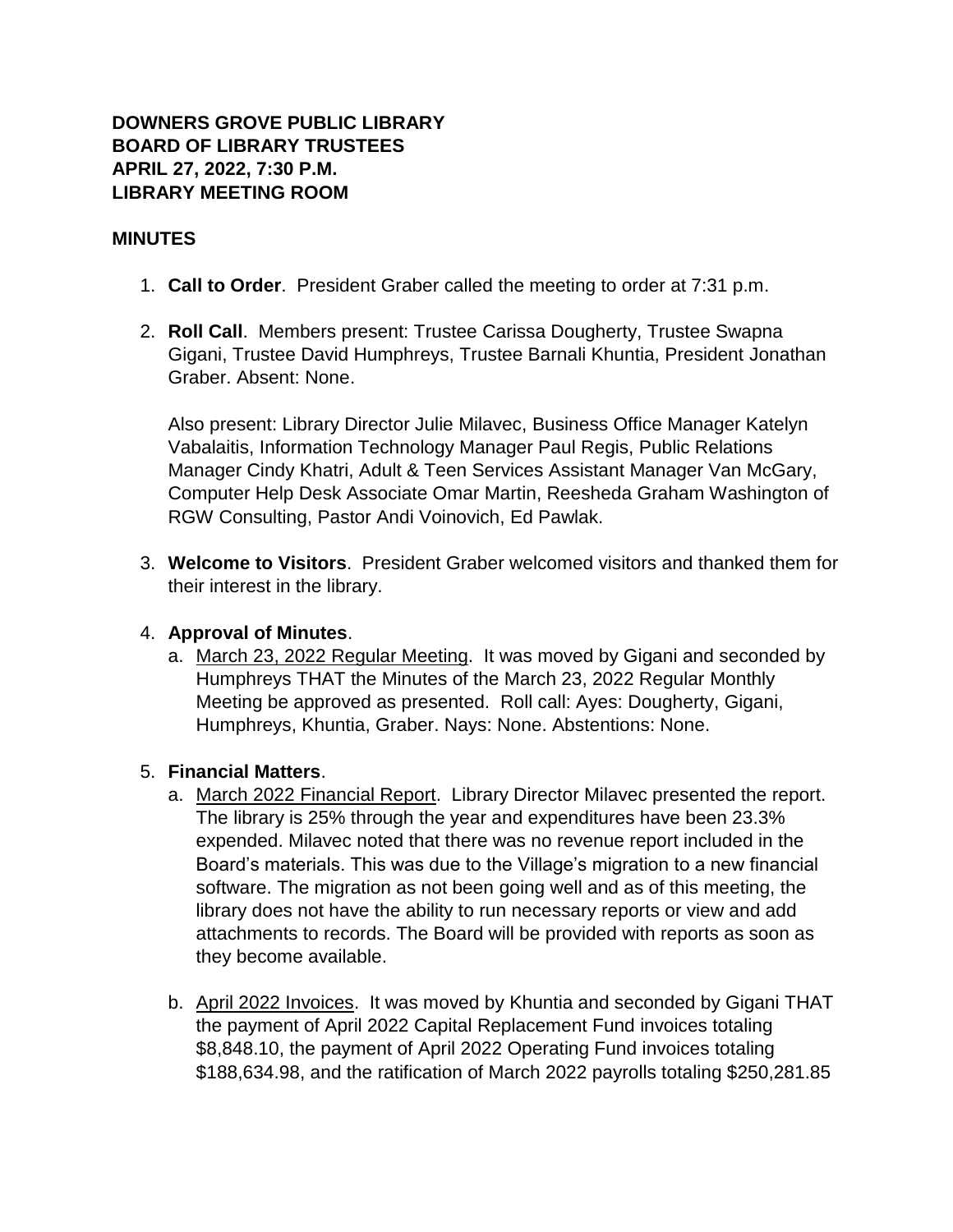be approved. Roll call: Ayes: Dougherty, Gigani, Humphreys, Khuntia, Graber. Nays: None. Abstentions: None.

- 6. **Public Comment on Agenda Items**. President Graber invited comment. There was none.
- 7. **Public Comment on Other Library Business**. President Graber invited comment. There was none.

# 8. **New Business**.

a. Equity Strategic Plan. Library Director Julie Milavec introduced Reesheda Graham Washington of RGW Consulting, who worked with the Equity Advisory Team to develop the Equity Strategic Plan. The plan came as a result of the work done in the discovery process to create an after action report. The report had recommendations on how to move forward, including the creation of the strategic plan. The Equity Advisory Team looked at the four quadrants of racism and developed this plan, with the idea that it would be folded into the library's full strategic plan.

The members of the Equity Advisory Team in attendance at the meeting each talked about their personal thoughts and impressions that came out of the work done to create the plan. Washington stressed that the Equity Strategic Plan is a living document that will be frequently reviewed and updated as necessary.

It was moved by Humphreys and seconded by Gigani THAT the Equity Strategic Plan be approved as presented. Roll call: Ayes: Dougherty, Gigani, Humphreys, Khuntia, Graber. Nays: None. Abstentions: None.

b. Officer Election – President, Unexpired Term. President Graber noted that this was his last meeting as President and as a Trustee. The Board needed to fill the vacant President position until the term expires in October 2022. Library Director Milavec commented that various trustees spoke one on one and all agreed on who would serve as President until the term expires. The trustees all agreed that Trustee Swapna Gigani would be nominated to serve as President and Trustee Gigani indicated she would be willing to serve.

It was moved by Graber and seconded by Khuntia THAT Trustee Swapna Gigani be elected President of the Downers Grove Public Library Board of Trustees. Roll call: Ayes: Dougherty, Gigani, Humphreys, Khuntia, Graber. Nays: None. Abstentions: None.

9. **Unfinished Business**. There was none.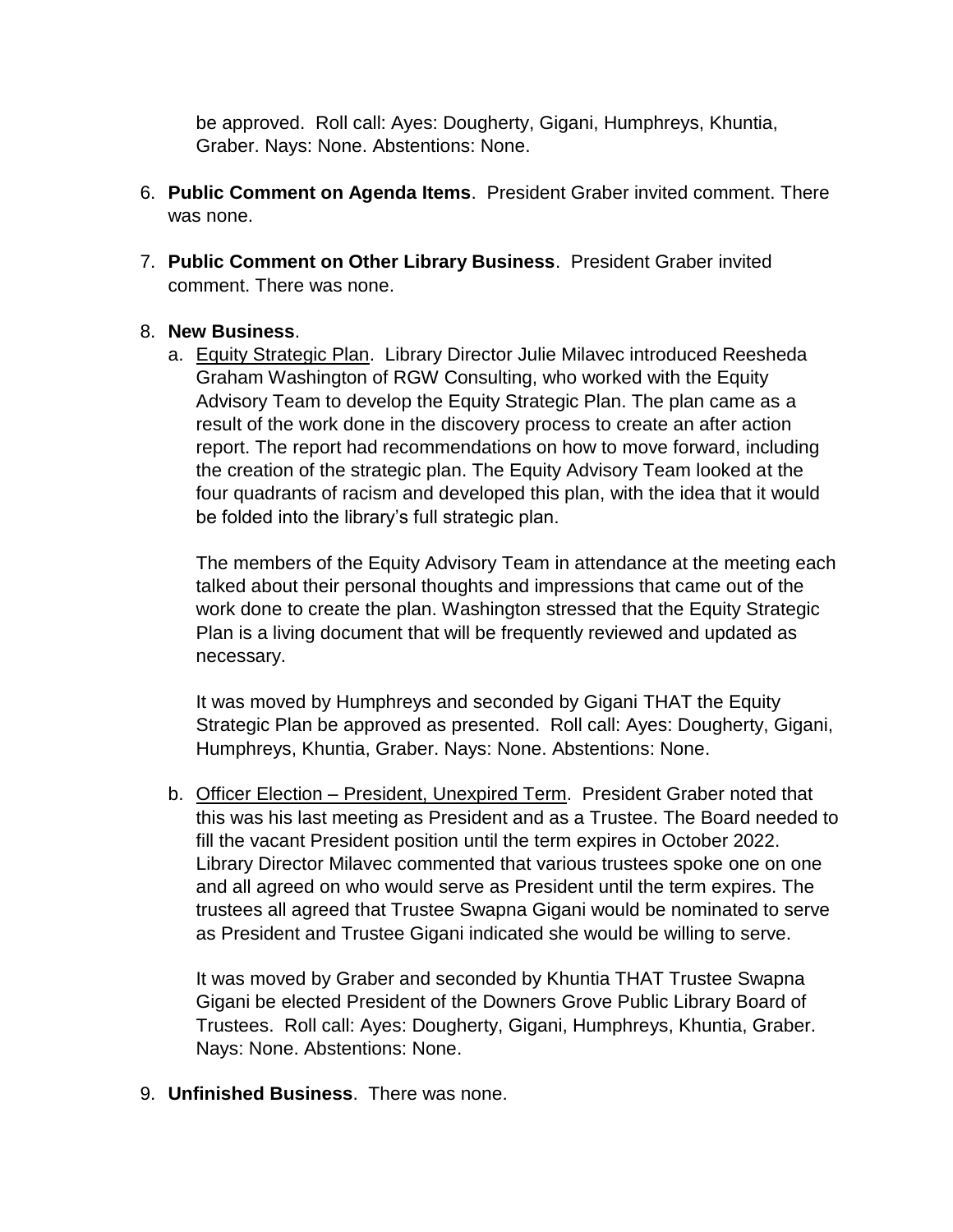10.**Library Director's Report**. Library Director Milavec presented her report. She commended Assistant Library Director Jen Ryjewski on her fantastic work doing double duty as the Interim Access Services Manager in addition to her work as Assistant Director. Yesterday, Administration determined who was going to be offered the position of Access Services Manager and Milavec is hopeful she will be able to make an announcement soon. Cataloging Librarian Nora Mastny left the library and Adult & Teen Services Librarian Kira Riddle will be moving to that vacant position. Adult & Teen Services Manager Lizzie Matkowski is now working on hiring for two librarian positions. Milavec thanked Business Office Manager Katelyn Vabalaitis and Business Office Assistant Scott Anderson for persevering through the Village software transition. Children's Services Manager Allyson Renell is bringing on her new Program Coordinator now that Traci Skocik has moved into the Children's Services Assistant Manager role. Milavec also acknowledged Public Relations Manager Cindy Khatri and Adult & Teen Services Assistant Manager Van McGary on their articles in the March issues of the *ILA Reporter* and *Library Journal*. Milavec thanked Trustee Jonathan Graber for being Board President for most her tenure at Downers Grove Public Library.

### 11.**Trustee Comments and Requests for Information**.

President Graber acknowledged that this was his last meeting and he thanked Milavec for being a partner when things weren't going smoothly. He also thanked Mayor Martin Tully who originally nominated him for the Board of Library Trustees.

Trustee Humphreys thanked President Graber, Library Director Julie Milavec, and library staff for all their work. He thinks there has been more positive movement and positive progress for the library in the last five years of Graber being president than any other part of Humphreys' term on the Board. He also thanked Assistant Library Director Jen Ryjewski for all of her hard work.

Trustee Dougherty loves the idea of the staff Q&A after Board meetings. She asked about what kind of questions come up from staff and asked if there are things the Board can do to help address staff. She looks forward to learning more in the next few months about what staff would like to see from the Board.

Trustee Gigani noted increasing references to banned patrons and asked if it was still related to mask issues. Milavec responded that there has been an increased number of behavioral issues to the extent that there have been more calls to the police in the last six weeks than in an entire previous year. Trustee Gigani also commented that she was excited to see that the Summer Reading Club was back and thanked all of the staff who put together the themes each year.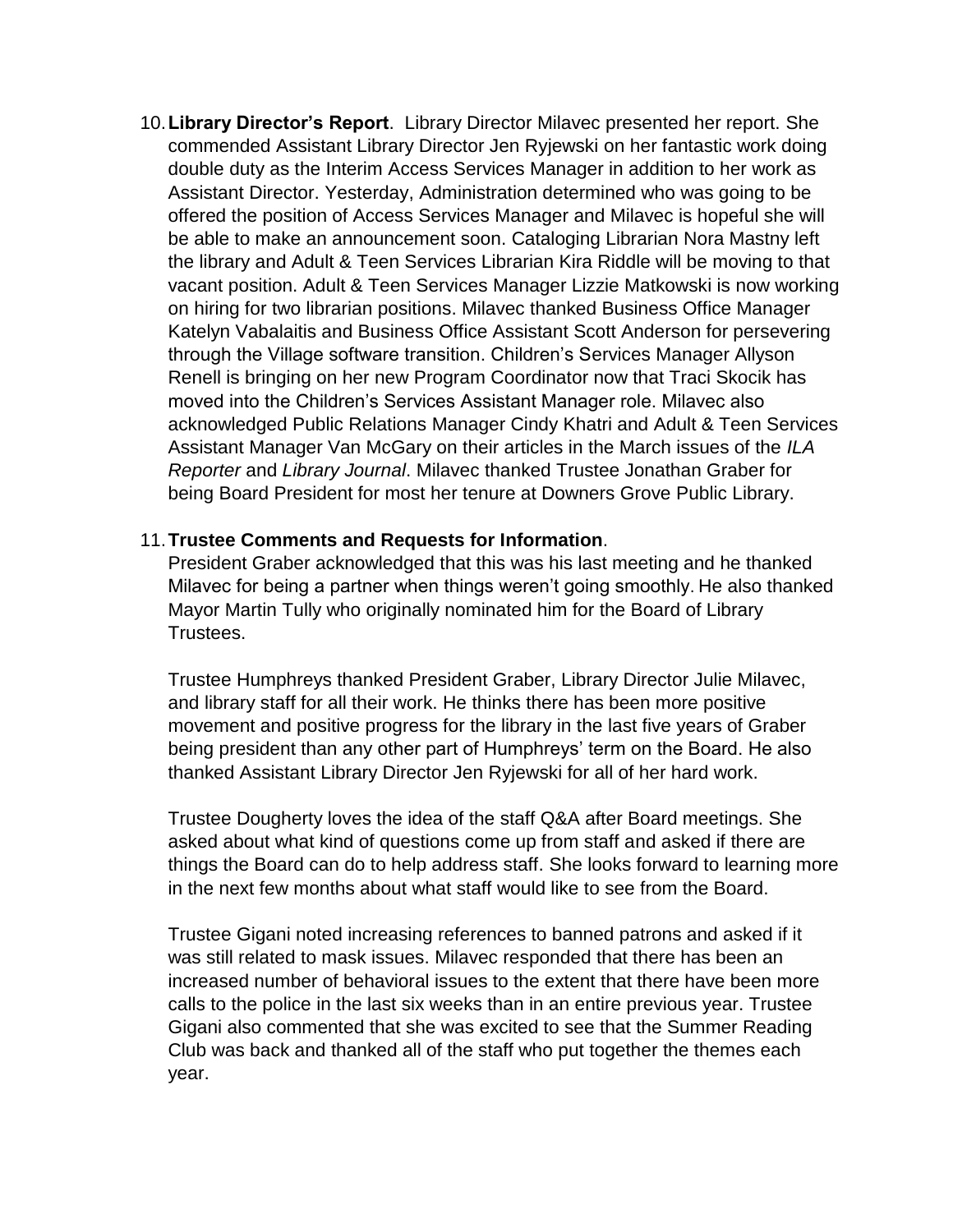Trustee Humphreys was happy to see that the library will be participating in Pride Month programming. He was also happy to see that Youth Outlook is going to be the organization of the month in June.

12.**Adjournment**. President Graber adjourned the meeting at 8:40 p.m.